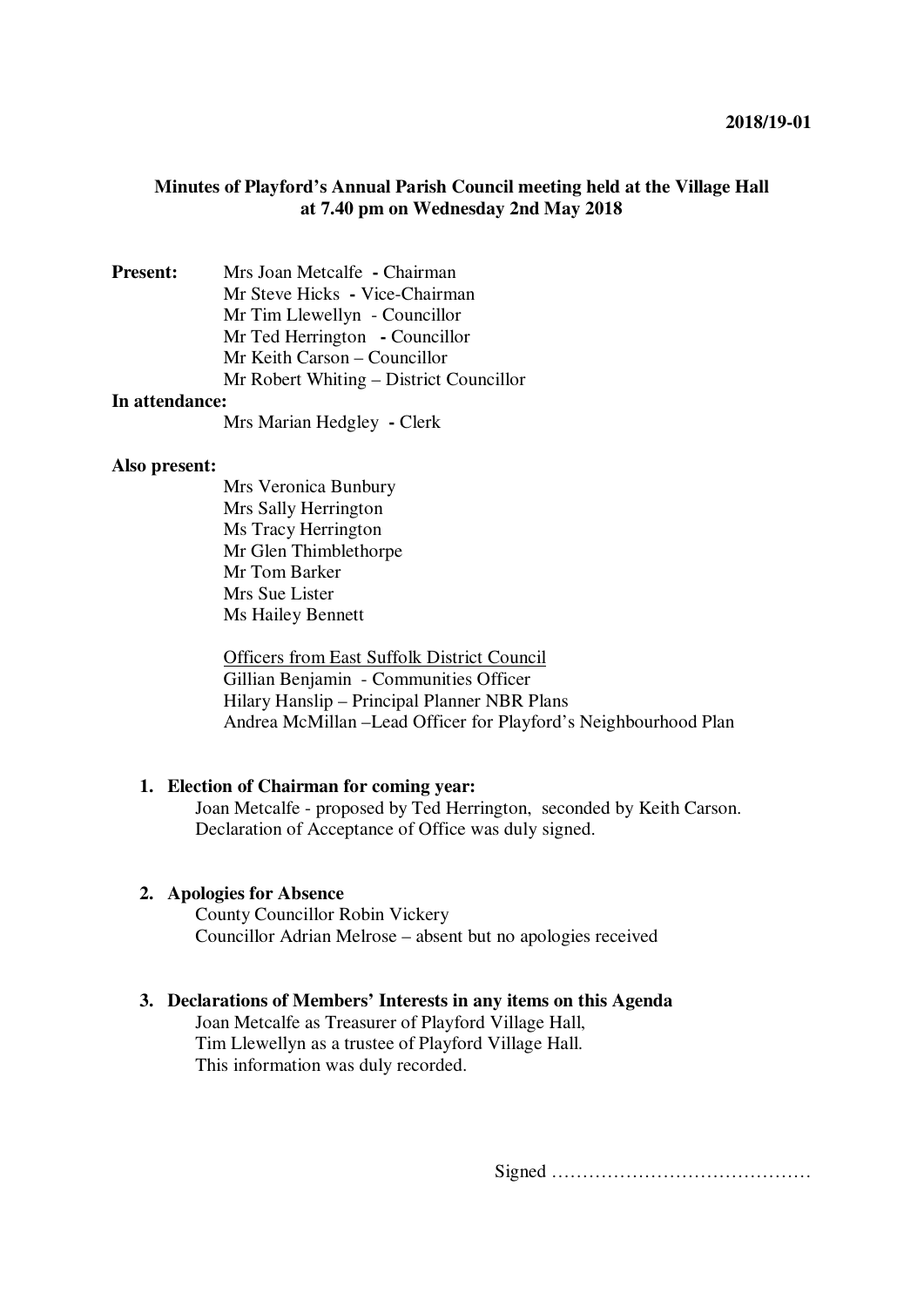## **4. Appointment of Officers:**

|                                      |                    | <b>Proposed by:</b> | <b>Seconded by:</b> |
|--------------------------------------|--------------------|---------------------|---------------------|
| Vice-Chairman                        | <b>Steve Hicks</b> | Tim Llewellyn       | Joan Metcalfe       |
| Village Hall rep. Tim Llewellyn      |                    | Joan Metcalfe       | <b>Steve Hicks</b>  |
| <b>Footpaths Officer Steve Hicks</b> |                    | Joan Metcalfe       | <b>Keith Carson</b> |
| Internal Auditor Colin Grimwood      |                    | Joan Metcalfe       | <b>Steve Hicks</b>  |

Colin Grimwood has been asked to do the internal audit for 2019 - confirmation is awaited.

**5. Neighbourhood Plan -** the discussion started at the APM immediately prior to this meeting was continued with the team from ESDC.

Keith Carson offered copies of the NP questionnaire to members of the public who were attending. 38 replies have been received so far but ideally, more should be sought. It was suggested that a drop-in session may be helpful and that the large screen in the Village Hall could be used by parishioners to fill in their questionnaires online at that session. More involvement is needed to assess the views of the whole village, Church, WI etc to be asked to assist with this.

Playford is identified as an "other village" on the Core Strategy for this area and as such is not in line for housing development but we should assume a flexible approach if any development is suggested in future and address it positively. Hilary Hanslip commented that a NP does not have to include housing at all, it depends what is right for the community. Playford is a Special Designated Landscape area – this could add weight to our Plan but balance and diversity should be looked at as villages can become unbalanced if all housing is unaffordable. If we want to encourage more young families into the village to counter an ageing population, this should be stated in the Plan. Conservation of local wildlife should also be considered.

Joan Metcalfe thanked the three members of ESDC's planning team for all their assistance in the discussion and they left at 8.20pm.

**6. Planning Application DC/18/0424/FUL** – Treetops, 3 Church Lane, Playford. Re-submission of previous plans with the omission of the access clause.

Main objection to previous plans was the application for a pedestrian access via Spring Meadow – this has been removed but the question of removal of sewage/foul water etc has still not been addressed. It is a technicality which could perhaps be overcome but no plans for this have been presented and the parish council felt that any proposals should be approved before plans were passed.

Question 7 on the application form has been answered by the applicant, stating there are no trees in the vicinity which may present a danger by falling on the proposed property – it was agreed by the parish council, that this was not the case.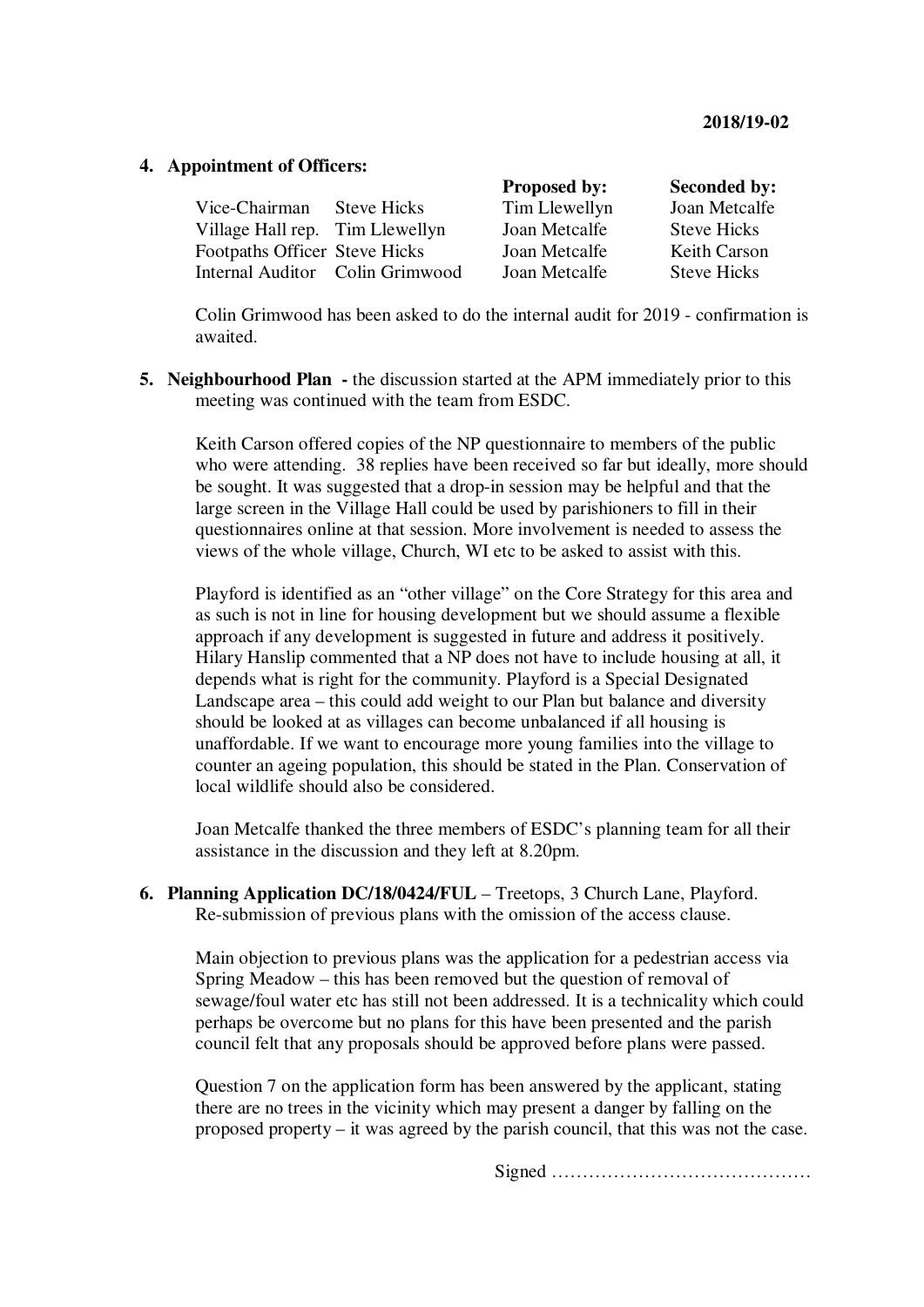Concerns were still voiced about the plans portraying a new independent structure which could subsequently become a separate dwelling in the future despite the access problems. Also no investigations regarding the drainage of the land have been carried out.

Joan Metcalfe proposed a vote against acceptance of the re-submitted plans for the above reasons. This was carried 3:1 with one abstention.

**7. To approve the Minutes from the Meetings held on 3rd March 2018** Acceptance was proposed by Joan Metcalfe, seconded by Ted Herrington and signed by the Chairman as a true record.

#### **8. Matters arising from the Minutes** None

## **9. Action Point Review**

- o **AP 115 Build up of silt on C324** Highways' latest stance is that they are too busy mending pot-holes to attend to this. Clerk to email Carol Poulter, cabinet member for the Environment for help and to request a site visit from her.
- o **AP131 – Water constantly trickling down FP7 making it hazardous**. Highways have checked and can find no solution to this – Clerk to email Robin Vickery for his assistance.
- o **AP 132 Verges and ditches in Hill Farm Road need clearing**. Action on this has been promised by Clarke & Simpson and is regularly chased by the clerk.
- o **AP 135 Ongoing issues with FP's 1,3 & 20**. Progress is being made with clearing and levelling FP1, please report any problems on this or FP3 to the clerk who will pass this on to the landowners. Statutory declaration has been signed to alter route of FP20 and this will be introduced by degrees.

For more details see Action Log appended at end of the Minutes.

### **10. Finance:**

#### o **Reporting and authorisation of Cheques/online payments**

| SALC                                     | <b>Annual Subscription</b>                 | £135.86 |  |  |  |
|------------------------------------------|--------------------------------------------|---------|--|--|--|
| G'burgh Baptist Chapel Donation re Audit |                                            | £30.00  |  |  |  |
| Clerk's Expenses                         | Postages, stationery, ink, AGM exp. £87.49 |         |  |  |  |

Above expenditure proposed by Joan Metcalfe and seconded by Tim Llewellyn.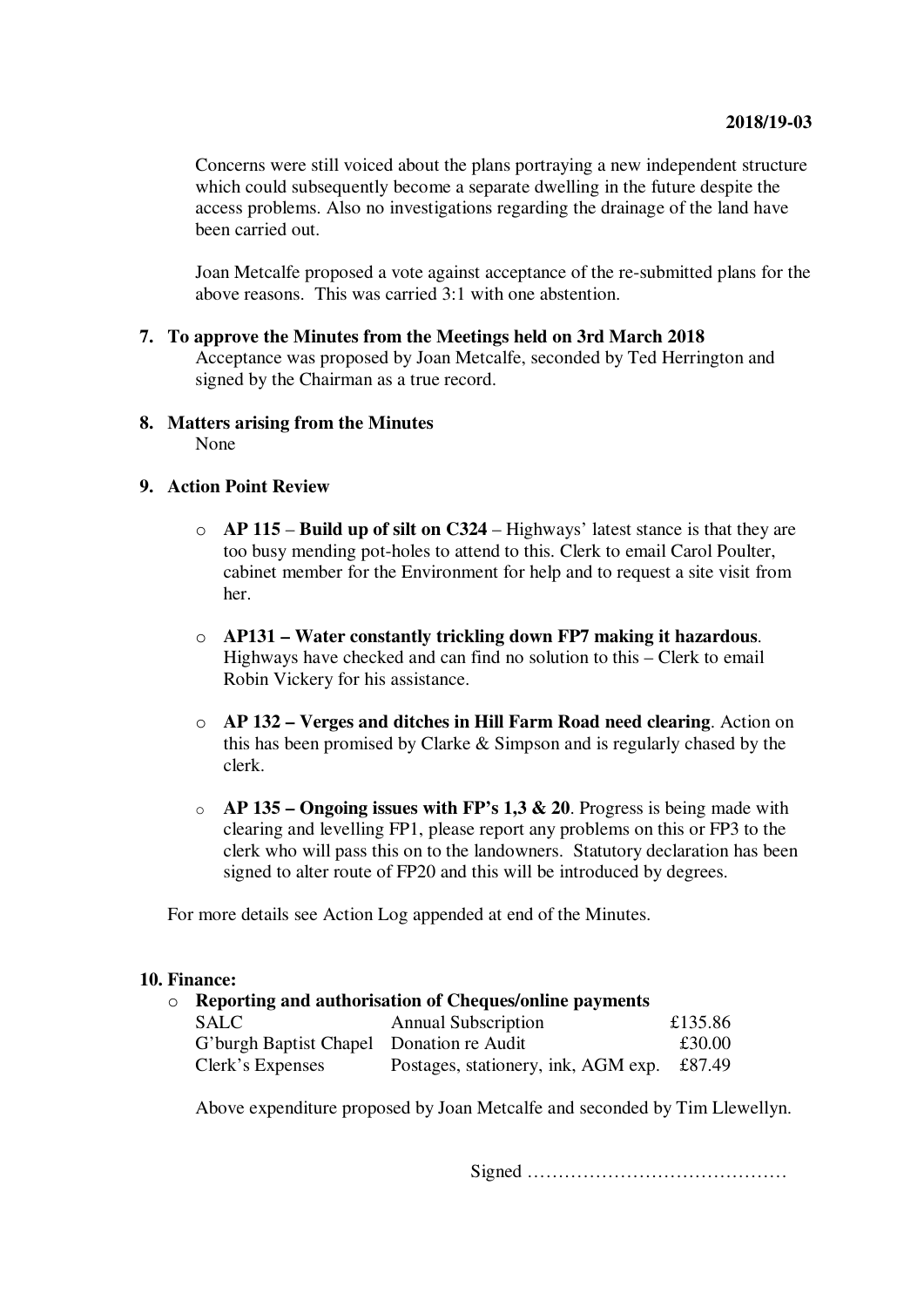o **Bank Balances** 

| Barclays current account  | £3659.53 |
|---------------------------|----------|
| $N S & I$ savings account | £3351.82 |

The first instalment of the Precept £3750.00 was received on  $26<sup>th</sup>$  April 2017

- o **Approval of the Accounts for year ended 31st March 2018** These were circulated to councillors in advance of the meeting. Acceptance proposed by Tim Llewellyn and seconded by Keith Carson.
- o **Statement of Accounts 2017 /2018** This was read out by the Clerk and signed by her as Responsible Financial Officer and by the Chairman, having been circulated to all councillors to read prior to the meeting.
- o **Annual Governance Statement 2017/2018** This was read out by the clerk, proposed by Joan Metcalfe, seconded by Tim Llewellyn and signed by the Chairman and Clerk, having been circulated to all councillors to read prior to the meeting.
- o **Pricing of Assets Review** This was circulated to councillors before the meeting. Acceptance proposed by Tim Llewellyn and seconded by Ted Herrington
- o **Annual Governance and Accountability Return (AGAR) 2017/2018 Part 2**  The Annual Return is due to be sent off to Accountants PKF Littleiohn by  $11<sup>th</sup>$ June 2018. The Certificate of Exemption (from the need for an external audit) was read out by the Clerk and accepted by all – it was signed by the Chairman and Clerk.

Anyone wanting to inspect the accounts may do so at the Clerk's house between  $18<sup>th</sup>$  June and  $27<sup>th</sup>$  July 2018 by prior appointment or by contacting the Chairman if the Clerk is unavailable.

- o Authorisation of Clerk's salary: An increase of 20.9p per hour backdated from  $1<sup>st</sup>$  April 2018 has been recommended by NALC – rate of expenses will continue the same as the previous year. Acceptance of this was proposed by Joan Metcalfe and seconded by Tim Llewellyn.
- o Annual Insurance renewal:

Quotes were obtained by the Clerk from BHIB and Community Action Suffolk as Aon (the previous insurers) are ceasing to provide cover for parish councils. After discussion it was agreed to accept cover from Community Action Suffolk which amounts to £191.26 per year over an agreed period of 5 years.

Proposed by Joan Metcalfe, seconded by Tim Llewellyn,

#### **11. Highways**

Nothing to report.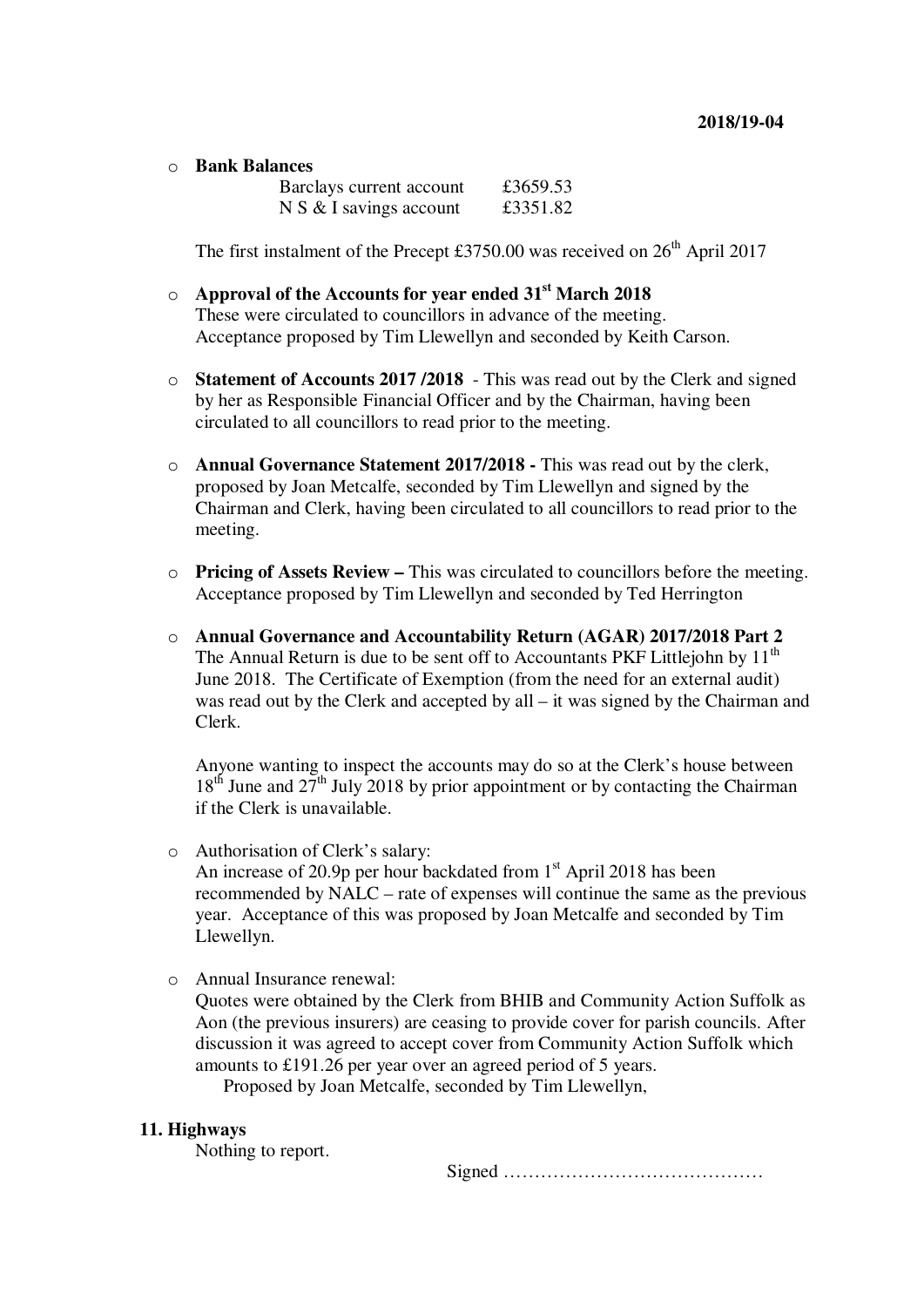## **2018/19-05**

## **12. Policy on allowing use of Barbecues and Gazebos by hirers of Village Hall**

Policy for this was discussed following a request to place barbecue equipment plus a gazebo in the car park which was felt to be unacceptable as it was too risky. It was resolved that a small barbecue could be used on the playing field close to the steps of the main entrance to the parish hall, on the outside of the railings but behind the line of the nearest goalpost for safety and that a gazebo of no more that 3m x 3m could be used to cover it. There would be no extra charge for this but users would need to arrange their own insurance cover.

Proposed by Joan Metcalfe, seconded by Keith Carson.

## **13. Progress on Defibrillator - update**

Equipment has been ordered and received – this will be installed outside the main entrance of the village hall on  $23<sup>rd</sup>$  May and then training will be arranged.

## **14. Speedwatch**

No further update but Rushmere St Andrews' Parish Clerk will advise when there is any news.

## **15. Donation to the Rapid Relief Team for help mending verges**

A donation of £50.00 to the RRT was unanimously agreed. Proposed by Ted Herrington, seconded by Tim Llewellyn.

## **16. Correspondence:**

Left over from March 2018

a) SCDC: Garden Waste Scheme:

Invitation to sign up for new Brown bin at cost of £43pa

- b) SCDC: Invitation to ask that Planning Application DC/5096/OUT should go to the Planning Committee for a decision.
- c) Request from EACH for a donation
- d) Request from DAS for a donation

From April onwards:

- a) ElanCity. Special offer of The Evolis Radar Speed Sign
- b) SCC: Consultation on Planning Application which will be determined by SCC ref: SCC\0015\18 Alterations and improvements to existing gas infrastructure at land adjacent to Sinks Pit, Hall Road, Lt Bealings.
- c) Ipswich Boro Council: Ipswich Local Plan: Statement of Community Involvement for Ipswich Review -Adoption
- d) House of Commons: Notice of Amendments given on  $25<sup>th</sup>$  April that parish councils are not considered public authorities for the purposes of GDPR and that they are not required to appoint a Data Protection Officer. **NB:** SALC has since advised that PC's should continue to work towards compliance of the new GDPR laws and that the appointment of a DPO is

"good practice" although not obligatory.